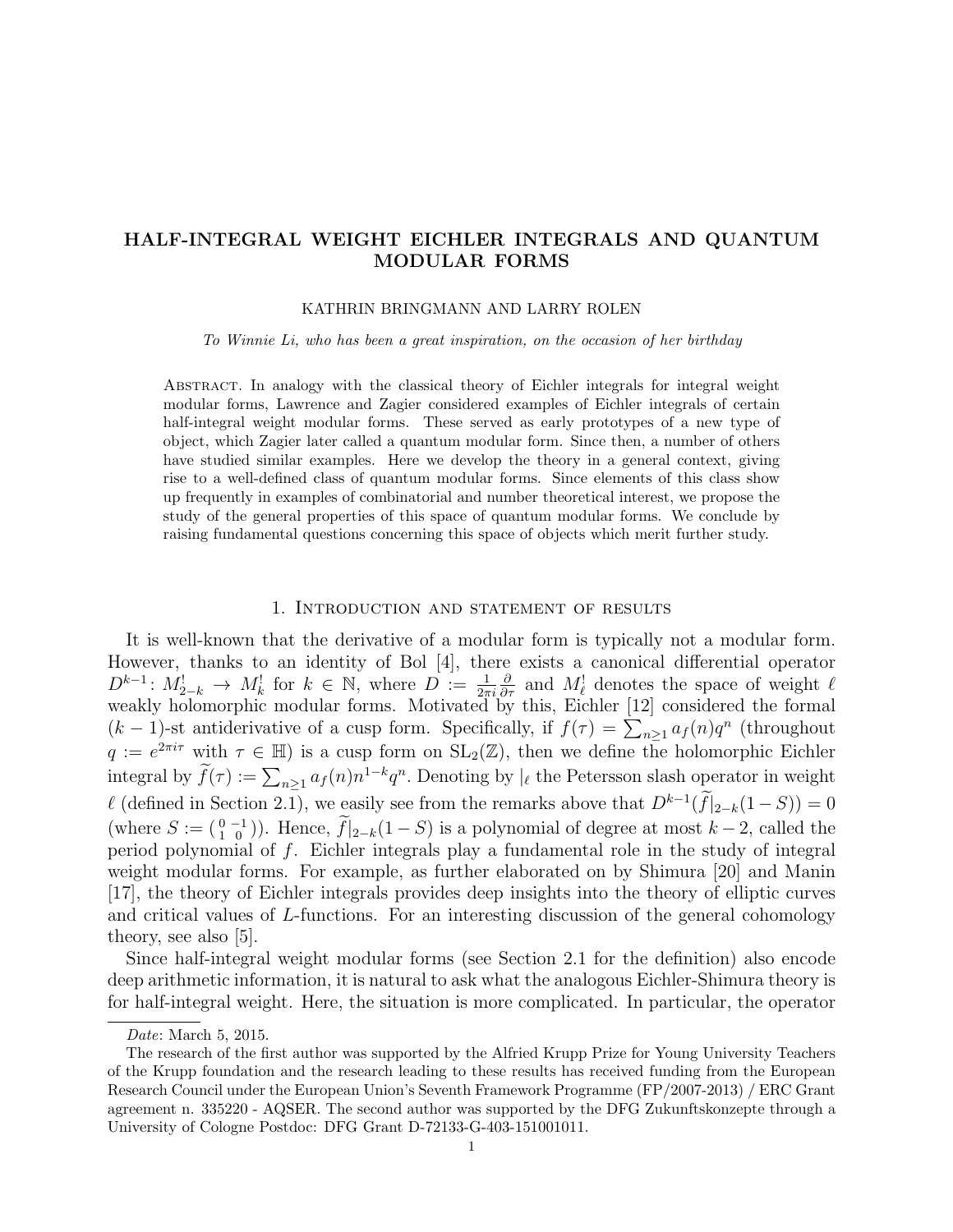$D^{k-1}$  no longer makes sense. In fact, it is a central problem in the theory of harmonic Maass forms to construct a suitable operator which plays a similar role as  $D^{k-1}$  in half-integral weight (see, for example, [9]). The first pioneering examples of half-integral weight Eichler integrals were considered in connection with WRT invariants of 3-manifolds by Lawrence and Zagier [16]. Although the proof is more difficult for general weight modular forms, they formally considered the same Eichler integral as defined above for certain weight 3/2 theta functions  $\vartheta$ . Even though it is impossible for  $\vartheta|_{\frac{1}{2}}(1-\gamma)$  (where  $\gamma$  is any element of the congruence subgroup of  $\vartheta$ ) to be a polynomial of degree  $k-2$  as in the integral weight case, they give a nice characterization of its modular properties as one approaches cusps. In fact,  $\widetilde{\theta}$  can be extended to Q, and the resulting function  $\widetilde{\theta}|_{\frac{1}{2}}(1-\gamma)$  becomes real-analytic on  $\mathbb{R}\backslash \{\gamma^{-1}\infty\}$ . This provides one of the first examples of the burgeoning new theory of quantum modular forms, laid out by Zagier [22], which we review in Section 2.2. Essentially, a quantum modular form of weight k is a complex-valued function f on  $\mathbb Q$  whose modular obstructions, or cocycles,  $f|_k(1-\gamma)$  are "nicer" than the original function in some analytic way. For example, f is usually only well-defined on  $\mathbb{Q}$ , whereas  $f|k(1 - \gamma)$  typically extends to an open set of  $\mathbb R$  and is differentiable, smooth, etc.

Since [16], there has been an explosion of research aimed at constructing examples of quantum modular forms related to non-holomorphic Eichler integrals, see for example [3, 7, 8, 13, 21]. For instance, quantum modular forms are closely tied to surprising identities relating the combinatorial generating functions counting ranks, cranks, and unimodal sequences [13], and to the general theory of negative index Jacobi forms and Kac-Wakimoto characters [7]. In this paper, we elucidate the general picture in arbitrary half-integral weight. Although the previous proofs depended on the modular forms considered being theta functions, we show that a similar phenomenon is true in general, along the way constructing large families of quantum modular forms. Our main result is the following, where a more detailed definition of quantum modular forms and "nice properties" is given in Section 2.2.

**Theorem 1.1.** If  $f \in S_k(N)$  with  $k \in \frac{1}{2} + \mathbb{N}_0$  and  $N \in 4\mathbb{N}$ , then  $\widetilde{f}$  is a quantum modular form of weight  $2 - k$ . In this instance, the "nice" property of the cocycle is that for every  $\gamma \in \Gamma_0(N)$ ,  $\widehat{f}|_{2-k}(1-\gamma)$  is real-analytic except at  $\gamma^{-1} \infty$ .

## Two remarks.

1) In fact, the proof of Proposition 2.1 shows that  $\tilde{f}$  satisfies a much stricter condition of quantum modularity and, in the language of Zagier, is a strong quantum modular form (cf. Section 2.2).

2) The quantum modular forms in Theorem 1.1 were recently described in a different guise using the theory of mock theta functions (see Theorem 1.5 and Lemma 3.1 of [11]). However, we give a different proof of their quantum modularity, as the techniques here are of general interest.

Although the definition of quantum modular forms by Zagier is (intentionally) vague, the evolution of the literature indicates that it is now worthwhile to split up the types of quantum modular forms which naturally arise into various categories. Theorem 1.1 shows that it makes sense to consider the vector space of Eichler integrals of cusp forms in  $S_k(N)$  as an interesting space of quantum modular forms, and we propose this new area of study in a series of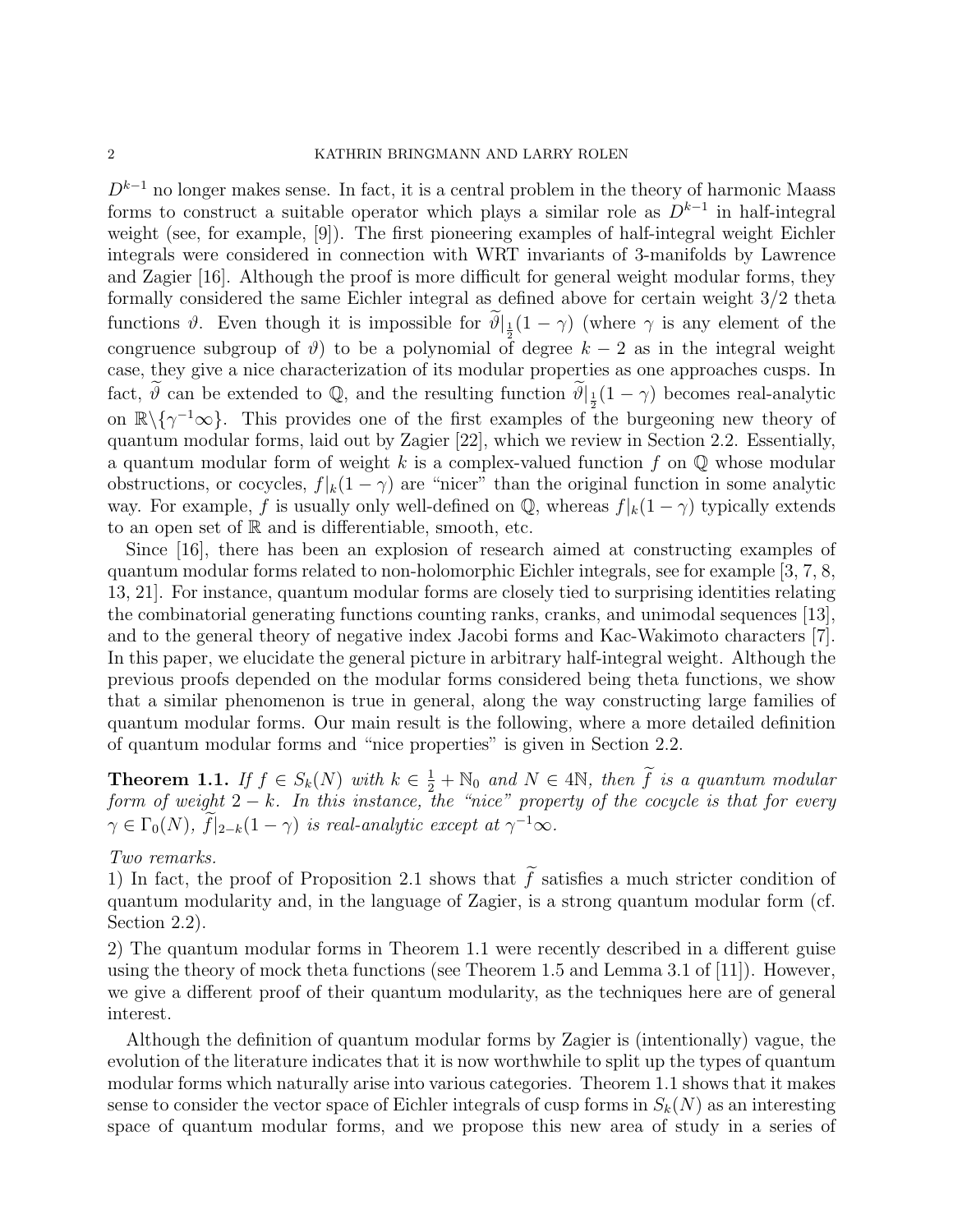questions at the end of the paper. In addition to the results of Theorem 1.1, we give explicit formulas for the resulting quantum modular forms. Recall that for a half-integral weight cusp form  $f(\tau) = \sum_{n\geq 1} a_f(n)q^n$ , its L-function is defined for  $\text{Re}(s) \gg 0$  by  $L_f(s) := \sum_{n\geq 1} a_f(n)q^n$ .  $a_f(n)$  $\frac{f^{(n)}}{n^s}$ . More generally, consider the twisted L-function defined for  $\text{Re}(s) \gg 0$  and  $\frac{d}{c} \in \mathbb{Q}$  (throughout we assume that fractions are expressed in lowest terms) by  $L_f(\zeta_c^d; s) := \sum_{n \geq 1}$  $\frac{a_f(n)\zeta_c^{dn}}{n^s}$ , where  $\zeta_a^b := e(\frac{a}{b})$  $\frac{a}{b}$ ) with  $e(x) := e^{2\pi ix}$ , and define the function  $Q_f : \mathbb{Q} \to \mathbb{C}$  by

$$
Q_f\left(\frac{d}{c}\right) := L_f\left(\zeta_c^d; k-1\right).
$$

We show that  $Q_f$  is a quantum modular form.

**Corollary 1.2.** Assume the notation of Theorem 1.1. Then  $Q_f$  is a quantum modular form on  $\Gamma_0(N)$ , with  $Q_f|_{2-k}(1-\gamma)$  real-analytic except at  $\gamma^{-1}\infty$  for all  $\gamma \in \Gamma_0(N)$ .

Remark. We will see in Section 2.4 that  $L_f(\zeta_c^d; s)$  has an analytic continuation to  $\mathbb{C}$ , so that  $Q_f$  is well-defined.

The paper is organized as follows. In Section 2, we review the definitions of half-integral weight modular forms and quantum modular forms, recall an auxiliary non-holomorphic Eichler integral considered in [16], and reduce the statement of Theorem 1.1 to a certain claim about asymptotic expansions. We conclude Section 2 by giving several useful facts about L-functions needed for the proof of Theorem 1.1. In Section 3, we complete the proof of Theorem 1.1 and Corollary 1.2. We conclude in Section 4 with a list of further questions raised by this paper.

#### Acknowledgements

The authors are grateful to Robert C. Rhoades for enlightening comments and discussion, as well as the referee for useful suggestions which improved the paper.

#### 2. Preliminaries

2.1. **Half-integral weight modular forms.** Here we review some standard definitions and facts concerning modular forms. Firstly, for  $k \in \frac{1}{2}$  $\frac{1}{2}\mathbb{Z}$ , recall that the Petersson slash operator is defined for functions  $f: \mathbb{H} \to \mathbb{C}$  and  $\gamma = \begin{pmatrix} a & b \\ c & d \end{pmatrix} \in SL_2(\mathbb{Z})$  (with  $\gamma \in \Gamma_0(4)$  if  $k \in \frac{1}{2} + \mathbb{Z}$ ) by

$$
f|_{k}\gamma(\tau) := \begin{cases} (c\tau + d)^{-k} f\left(\frac{a\tau + b}{c\tau + d}\right) & \text{for } k \in \mathbb{Z},\\ \varepsilon_d^{2k}\left(\frac{c}{d}\right) (c\tau + d)^{-k} f\left(\frac{a\tau + b}{c\tau + d}\right) & \text{for } k \in \frac{1}{2} + \mathbb{Z}, \end{cases}
$$

where  $(\cdot)$  denotes the Jacobi symbol and for odd  $d,$ 

$$
\varepsilon_d := \begin{cases} 1 & \text{if } d \equiv 1 \pmod{4}, \\ i & \text{if } d \equiv 3 \pmod{4}. \end{cases}
$$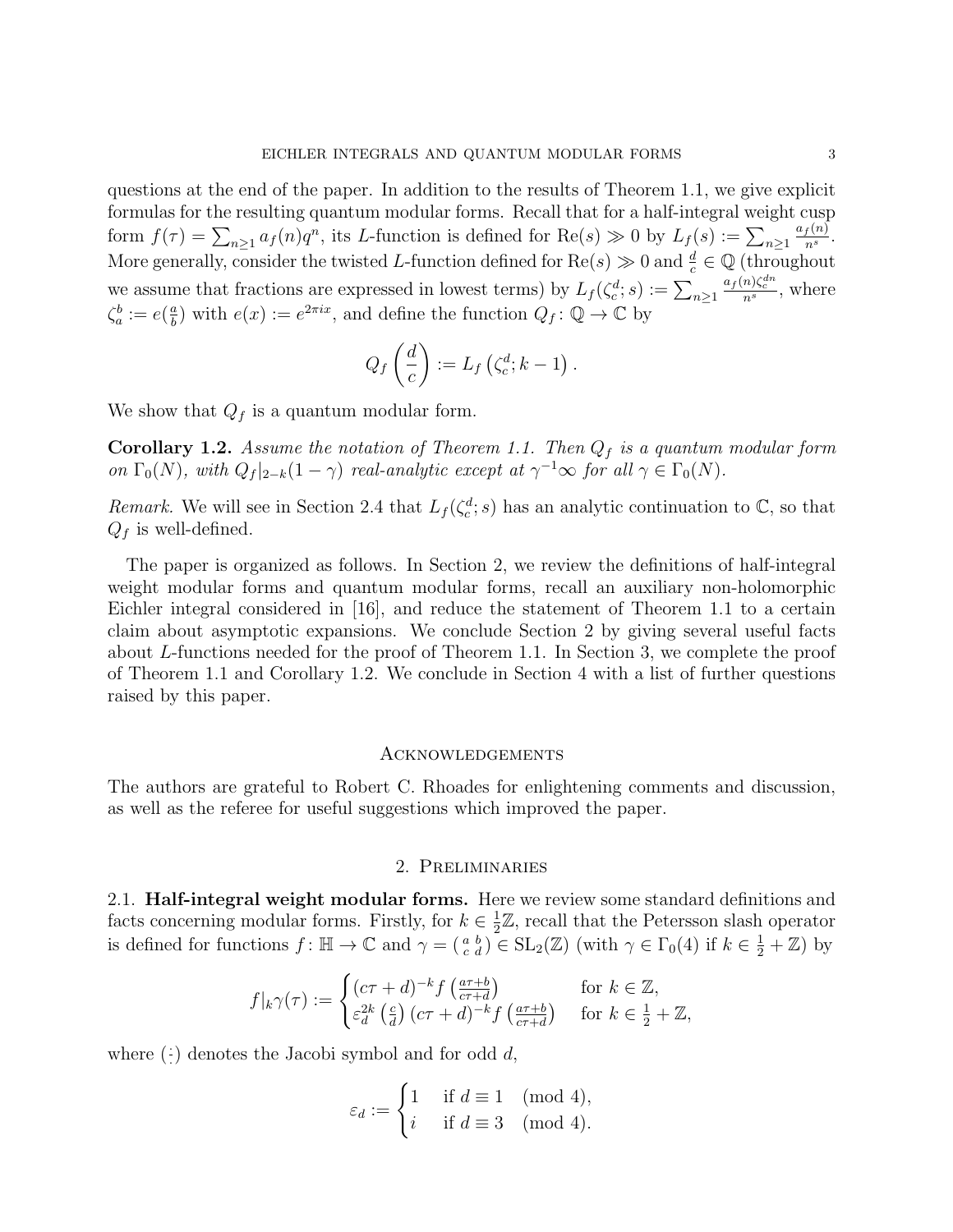We require the following congruence subgroups of  $SL_2(\mathbb{Z})$ :

$$
\Gamma_0(N) := \left\{ \begin{pmatrix} a & b \\ c & d \end{pmatrix} \in SL_2(\mathbb{Z}): N|c \right\},\
$$
  

$$
\Gamma_1(N) := \left\{ \begin{pmatrix} a & b \\ c & d \end{pmatrix} \in \Gamma_0(N): a \equiv d \equiv 1 \pmod{N} \right\}.
$$

We then make the following definition.

**Definition.** Let  $k \in \frac{1}{2} + \mathbb{N}_0$ ,  $N \in 4\mathbb{N}$ , and  $\chi$  be a Dirichlet character modulo N. Then a holomorphic function  $\bar{f}$ :  $\mathbb{H} \to \mathbb{C}$  is a cusp form of weight k on  $\Gamma_0(N)$  with Nebentypus  $\chi$  if the following conditions hold:

- (1) For all  $\gamma = \begin{pmatrix} a & b \\ c & d \end{pmatrix} \in \Gamma_0(N)$ , we have  $f|_k \gamma = \chi(d)f$ .
- (2) As  $\tau$  approaches any cusp of  $\Gamma_0(N)$ , f decays exponentially fast.

We denote the space of cusp forms of weight k on  $\Gamma_0(N)$  and Nebentypus  $\chi$  by  $S_k(N, \chi)$ . If  $\chi$  is trivial, then we also use the notation  $S_k(N)$ . One may analogously define a space of cusp forms  $S_k(\Gamma_1(N))$ . We have the following well-known decomposition

(2.1) 
$$
S_k(\Gamma_1(N)) = \bigoplus_{\chi} S_k(N, \chi),
$$

where  $\chi$  runs over all even Dirichlet characters modulo N. Thus, in the study of modular forms on  $\Gamma_1(N)$ , it is often sufficient to consider modular forms on  $\Gamma_0(N)$  with Nebentypus.

2.2. **Quantum modular forms.** In this subsection, we recall some definitions and examples of quantum modular forms. Following Zagier, we make the following definition.

**Definition.** A function  $f: \mathbb{Q} \to \mathbb{C}$  is a quantum modular form of weight k on a congruence subgroup  $\Gamma$  if, for all  $\gamma \in \Gamma$ , the cocycle  $r_{\gamma} := f|_k(1-\gamma)$  extends to an open subset of  $\mathbb R$ and is analytically "nice". Here "nice" could mean continuous, smooth, real-analytic, etc. We say that f is a strong quantum modular form if, in addition, f has formal power series attached to each rational number which also have near-modularity properties (see [22] for more details).

Remark. All of the quantum modular forms occurring in this paper have cocycles defined on R which are real-analytic except at one point.

One of the most striking examples of a quantum modular form is given by Kontsevich's "strange function"  $F(q)$ , as studied by Zagier in [21], which is given by

(2.2) 
$$
F(q) := \sum_{n\geq 0} (q;q)_n,
$$

where  $(a;q)_n := \prod_{j=0}^{n-1} (1 - aq^j)$  denotes the usual q-Pochhammer symbol. This function is strange as it does not converge on any open subset of  $\mathbb{C}$ , but converges as a finite sum for q any root of unity. Zagier's study of  $F$  depends on the "sum of tails" identity

(2.3) 
$$
\sum_{n\geq 0} \left( \eta(\tau) - q^{\frac{1}{24}} (q;q)_n \right) = \eta(\tau) D(\tau) + \sqrt{6} \widetilde{\eta}(\tau),
$$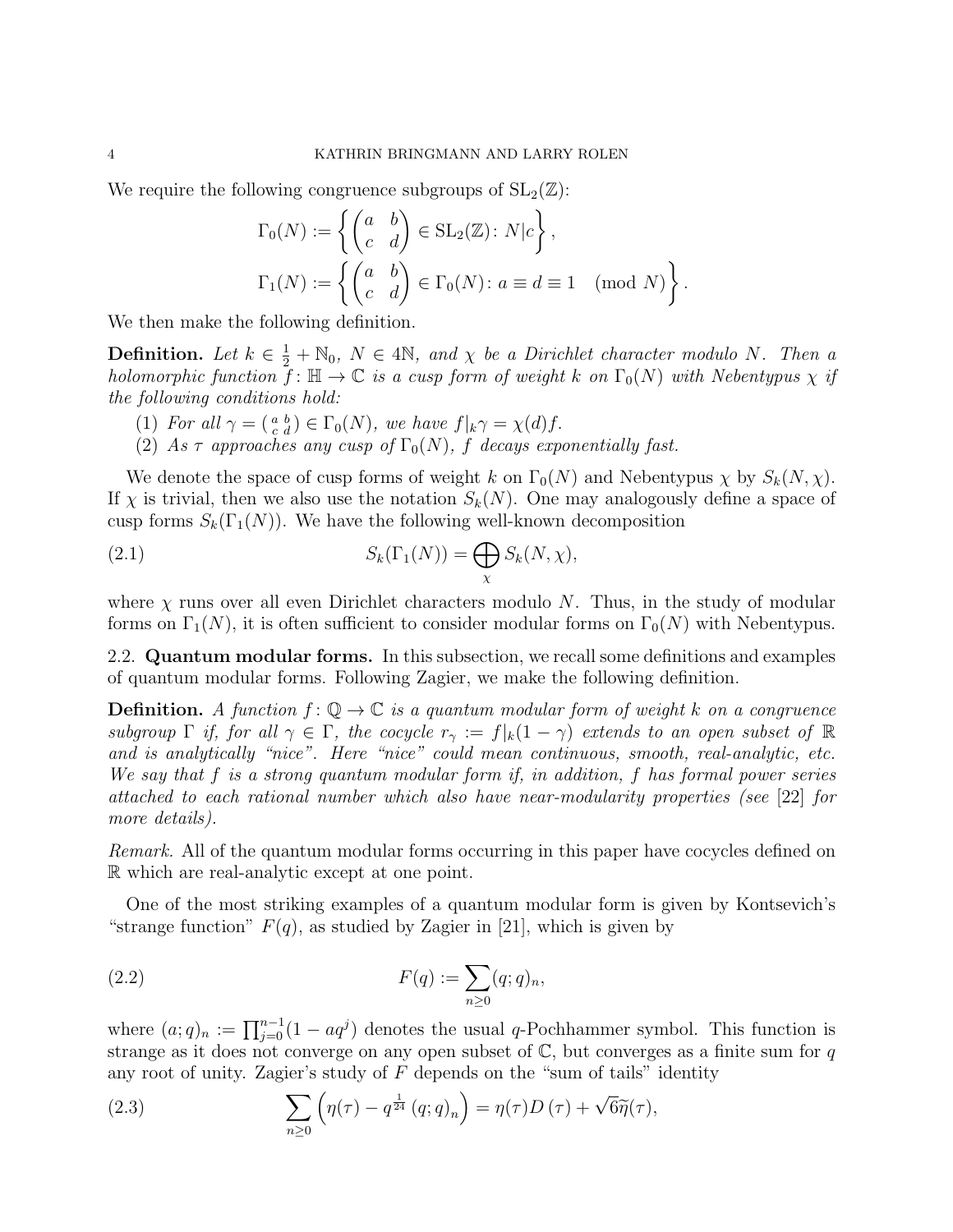where  $\eta(\tau) := q^{1/24}(q; q)_{\infty}$  and  $D(\tau) := -\frac{1}{2} + \sum_{n \ge 1}$  $\frac{q^n}{1-q^n}$ . The key observation of Zagier is that in (2.3), the functions  $\eta(\tau)$  and  $\eta(\tau)D(\tau)$  vanish of infinite order as  $\tau \to \frac{h}{k}$ , so at a root of unity  $\xi$ ,  $F(\xi)$  is essentially the limiting value of the Eichler integral of  $\eta$ , which he showed has quantum modular properties [21].

2.3. Non-holomorphic Eichler integrals. We now suppose that  $f \in S_k(N)$  for  $N \in 4\mathbb{N}$ and  $k \in \frac{1}{2} + \mathbb{N}_0$ . The main idea in studying the modularity properties of half-integral weight Eichler integrals, due to Lawrence and Zagier, is to introduce the non-holomorphic Eichler integral

$$
f^{*}(\tau) := \frac{(-2\pi i)^{k-1}}{\Gamma(k-1)} \int_{\overline{\tau}}^{i\infty} f(w)(w - \tau)^{k-2} dw,
$$

defined for  $\tau \in \mathbb{H}^- := \{u + iv \in \mathbb{C} : v < 0\}$ . The point is that  $\tilde{f}$  has a q-series expansion (e.g., if f is a theta function, then f is a partial theta function), while  $f^*$  satisfies a nice transformation law. These transformation properties of  $f^*$  transfer over to  $\tilde{f}$  near the real axis. For concreteness, we make the following definition.

**Definition.** Let  $f(\tau)$  and  $g(\tau)$  be defined for  $\tau \in \mathbb{H}$  and  $\tau \in \mathbb{H}^-$ , respectively. We say that the asymptotic expansions of f and g agree at a rational number  $\frac{d}{c}$  if there exist  $\beta(n)$  such that as  $t \to 0^+,$ 

$$
f\left(\frac{d}{c} + \frac{it}{2\pi}\right) \sim \sum_{n\geq 0} \beta(n)t^n
$$
,  $g\left(\frac{d}{c} - \frac{it}{2\pi}\right) \sim \sum_{n\geq 0} \beta(n)(-t)^n$ .

We now look at the transformation properties of  $f^*$ . We easily compute for  $\gamma = \begin{pmatrix} a & b \\ c & d \end{pmatrix} \in$  $\Gamma_0(N)$  and  $\tau \in \mathbb{H}^-$  that

(2.4) 
$$
f^{*}(\tau) - \chi_{-4}(d)f^{*}|_{2-k}\gamma(\tau) = \frac{(-2\pi i)^{k-1}}{\Gamma(k-1)} \int_{-\frac{d}{c}}^{i\infty} f(w)(w-\tau)^{k-2} dw,
$$

where  $\chi_{-4}$  is the Dirichlet character defined by  $\chi_{-4}(n) := \left(\frac{-4}{n}\right)$ . This is the key transformation property giving rise to quantum modularity in Theorem 1.1. The connection between f and  $f^*$  is given by the following proposition, whose proof we defer to Section 3 (similar) results were explored in less generality in e.g. [14, 16, 21]).

**Proposition 2.1.** Assuming the notation of Theorem 1.1, the asymptotic expansions of  $\widetilde{f}$ and  $f^*$  agree at any  $\frac{d}{c} \in \mathbb{Q}$ .

Thus, by Proposition 2.1,  $\tilde{f}$  inherits the same transformation properties as  $f^*$  as one approaches the real line.

2.4. Properties of L-functions. In this subsection, we recall some basic properties of modular L-functions needed for the proof of Theorem 1.1. Firstly, we require the following lemma.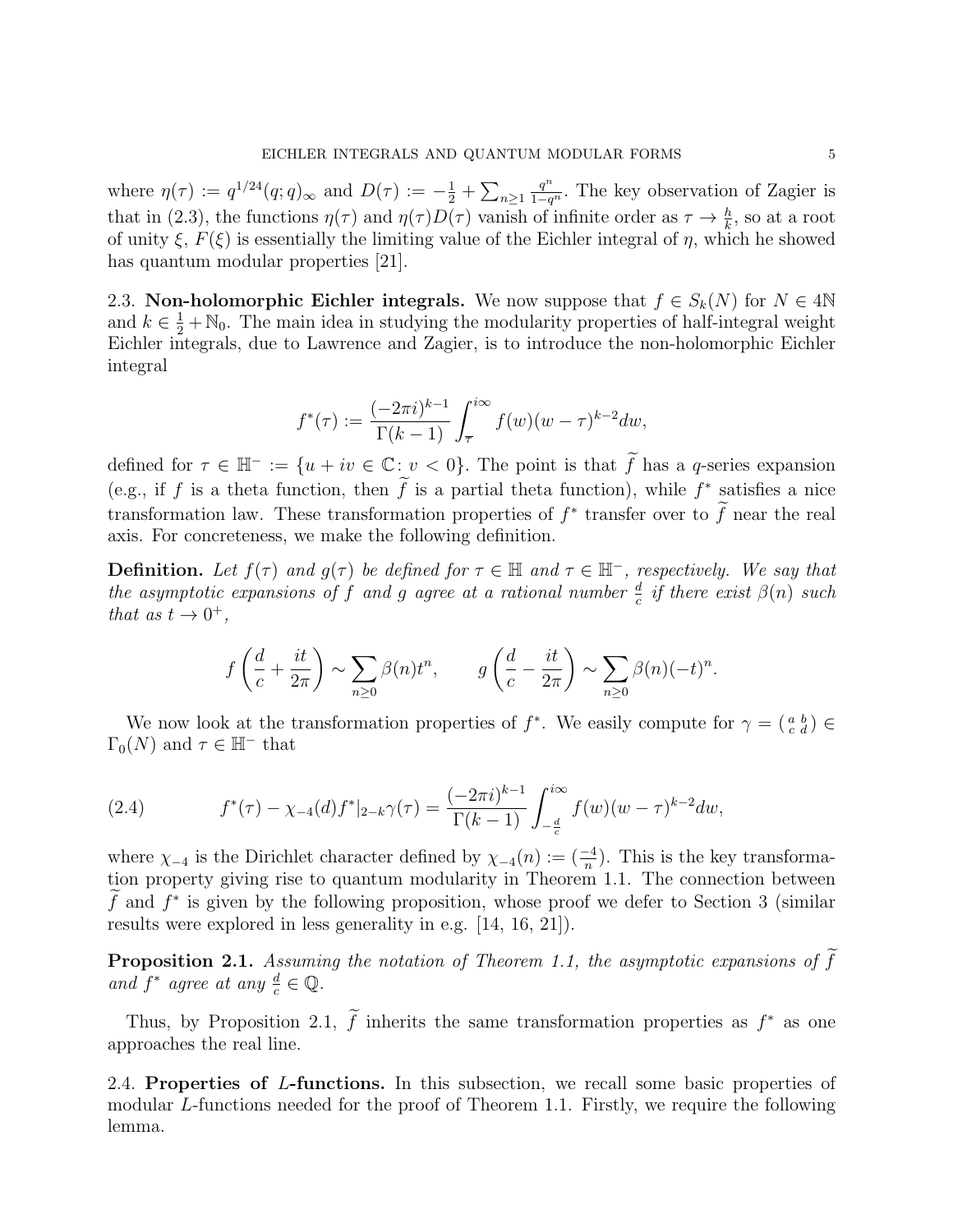**Lemma 2.2.** Let  $f \in S_k(N)$ , where  $k \in \frac{1}{2} + \mathbb{N}_0$ ,  $N \in 4\mathbb{N}$ , and  $\frac{d}{c} \in \mathbb{Q}$ . Then  $L_f(\zeta_c^d; s)$  has an analytic continuation to  $\mathbb C$  and  $L_f(\zeta_c^d; -m) = 0$  for  $m \in \mathbb N_0$ .

*Proof.* We first determine the modularity properties of  $f_{\frac{d}{c}}(\tau) := \sum_{n\geq 1} a_f(n) \zeta_c^{dn} q^n$ . Note that

$$
f_{\frac{d}{c}}(\tau) = \sum_{j=0}^{c-1} \zeta_c^{dj} \sum_{n \equiv j \pmod{c}} a_f(n) q^n.
$$

It is well-known that  $\sum_{n\equiv j\pmod{c}} a_f(n)q^n \in S_k(\Gamma_1(Nc^2))$ , and hence  $f_{\frac{d}{c}} \in S_k(\Gamma_1(Nc^2))$ . By the decomposition (2.1), we see that  $f_{\frac{d}{c}}$  can be written as a finite sum  $f_{\frac{d}{c}} = \sum_{j=0}^{N_0} f_{\frac{d}{c},j}^j$  where  $f_{\frac{d}{c},j} \in S_k(Nc^2, \chi_j)$  and  $\chi_j$  is a Dirichlet character modulo  $Nc^2$ . Clearly  $L_f(\zeta_c^d; s) = L_{f_{\frac{d}{c}}}(s)$ , so it suffices to show that the lemma holds for  $L_g(s)$  where  $g \in S_k(M, \chi)$  with  $M \in 4\overline{\mathbb{N}}$  and  $\chi$  is a Dirichlet character modulo M. For such a g, the proof of the analytic continuation and vanishing condition of  $L_q$  is essentially classical, due to Hecke (see Theorem 14.7 of [15] and Satz 4 of [19]). However, since the multiplier is different in half-integral weight, for completeness we prove it directly.

For this, we first recall the action of the Fricke involution, given by

(2.5) 
$$
g|_k W_N(\tau) := \left(-i\sqrt{N}\tau\right)^{-k} g\left(-\frac{1}{N\tau}\right).
$$

It is well-known that  $g|_kW_N \in S_k(M, \chi(\frac{N}{N}))$  $\binom{V}{r}$ ) (see Section 3 of [6]). We now consider the completed L-function

$$
\Lambda_g(s) := \int_0^\infty g\left(\frac{iv}{\sqrt{N}}\right) v^{s-1} dv.
$$

By a simple calculation, one sees that the completed  $L$ -function factors as

(2.6) 
$$
\Lambda_g(s) = \left(\frac{\sqrt{N}}{2\pi}\right)^s \Gamma(s) L_g(s).
$$

The key property of  $\Lambda_q(s)$  is its functional equation. To determine it, we begin by splitting  $\Lambda_q(s)$  into two pieces as

$$
\Lambda_g(s) = \int_0^1 g\left(\frac{iv}{\sqrt{N}}\right) v^{s-1} dv + \int_1^\infty g\left(\frac{iv}{\sqrt{N}}\right) v^{s-1} dv,
$$

and make a change of variables in the first integral to obtain

$$
\Lambda_g(s) = \int_1^\infty g\left(\frac{i}{v\sqrt{N}}\right)v^{-s-1}dv + \int_1^\infty g\left(\frac{iv}{\sqrt{N}}\right)v^{s-1}dv.
$$

Inserting (2.5), we find

(2.7) 
$$
\Lambda_g(s) = \int_1^\infty g|_k W_N\left(\frac{iv}{\sqrt{N}}\right)v^{k-s-1}dv + \int_1^\infty g\left(\frac{iv}{\sqrt{N}}\right)v^{s-1}dv.
$$

Since both g and  $g|_kW_N$  are cusp forms, and hence have rapid decay as  $v \to \infty$ , (2.7) immediately gives an analytic continuation of  $\Lambda_g(s)$  to  $\mathbb{C}$ . The analytic continuation of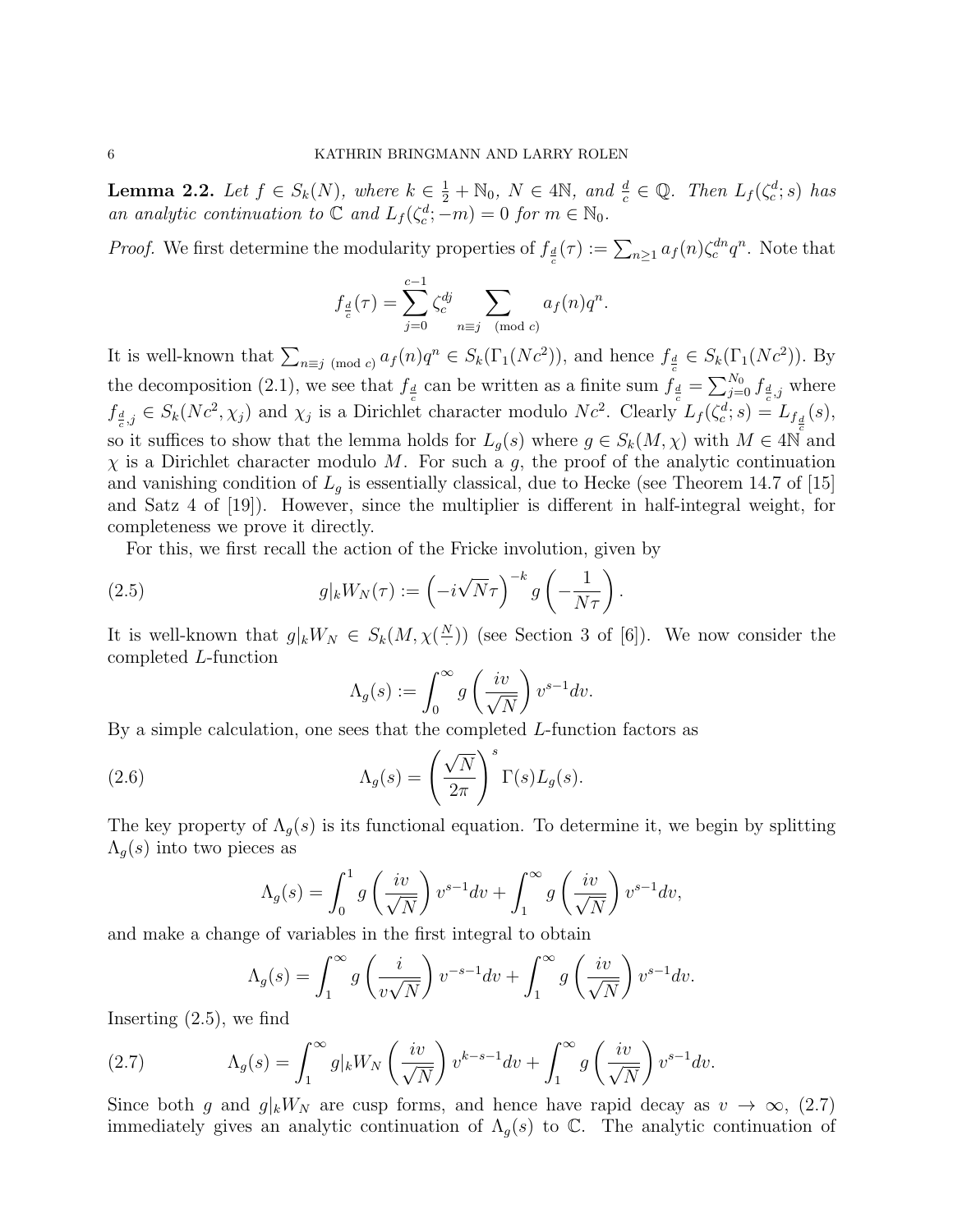$L_q(s)$  now follows immediately from (2.6) and the fact that  $1/\Gamma(s)$  has no poles. The integral representation (2.7) also directly implies the functional equation, namely

(2.8) 
$$
\Lambda_g(s) = \Lambda_{g|_k W_N}(k-s).
$$

Now the claims follow, as the Gamma factor  $\Gamma(s)$  in (2.6) forces  $L_q(s)$  to have zeros at non-positive integers, as  $\Gamma(s)$  has a pole at these locations whereas the right hand side of  $(2.8)$  does not.

Besides the analytic continuation of our L-functions, we require a growth estimate as  $|\text{Im}(s)| \to \infty$ . For our purposes, the following basic lemma suffices. Since the proof is a standard application of the functional equation and the Phragmen-Lindelöf principle, we omit the proof.

**Lemma 2.3.** For fixed  $x \in \mathbb{R}$ ,  $L_f(\zeta_c^d; x + it)$  grows at most polynomially in t as  $|t| \to \infty$ .

## 3. Proof of Theorem 1.1 and Corollary 1.2

In this section, we show Proposition 2.1, use it to prove Theorem 1.1, and then deduce Corollary 1.2. To prove Proposition 2.1, we compute the asymptotic expansions of  $f$  and f ∗ separately to show that they agree. This is done using the Mellin transform, defined by  $\mathcal{M}(f)(s) := \int_0^\infty f(t)t^{s-1}dt$ , which provides a fundamental connection between the asymptotic expansion of one function and the poles of another. Specifically, we require the following result for computing asymptotic expansions, which is a special case of Theorem 4 (i) of [10].

**Lemma 3.1.** Let  $F(x)$  be continuous on  $(0, \infty)$  with Mellin transform  $\mathcal{M}(F)(s)$  converging on a right half-plane  $\text{Re}(s) > \alpha$ . Assume that  $\mathcal{M}(F)(s)$  can be meromorphically continued to the half-plane  $\text{Re}(s) > \beta$ , where  $\beta < \alpha$ , with a finite number of poles  $a_0, a_1, \ldots, a_M$  in that half-plane, each simple with residue  $\alpha_j$ . Further assume that  $\mathcal{M}(F)(s)$  is analytic on the line  $\text{Re}(s) = \beta$  and that in the right half-plane  $\text{Re}(s) > \beta$ , the estimate

$$
\mathcal{M}(F)(s) = O(|s|^{-r})
$$

holds as  $|s| \to \infty$  for some  $r > 1$ . Then we have the asymptotic expansion

$$
F(x) \sim \sum_{j=0}^{M} \alpha_j x^{-a_j} + O\left(x^{-\beta}\right).
$$

For later use, we also recall that for a general function f with  $f(x) = O(x^{\alpha})$  as  $x \to 0^+$ and  $f(x) = O(x^{\beta})$  as  $x \to \infty$ ,  $\mathcal{M}(f)(s)$  converges in the strip  $-\alpha \leq \text{Re}(s) \leq -\beta$ .

In order to apply Lemma 3.1 to the function  $\tilde{f}(\frac{d}{c} + \frac{it}{2\pi})$  $\frac{it}{2\pi}$ , we first compute its Mellin transform by integrating termwise

$$
(3.1) \quad \mathcal{M}\left(\widetilde{f}\left(\frac{d}{c}+\frac{it}{2\pi}\right)\right)(s) = \int_0^\infty \sum_{n\geq 1} n^{1-k} \zeta_c^{nd} a_f(n) e^{-nt} t^{s-1} dt = \Gamma(s) L_f\left(\zeta_c^d; k-1+s\right).
$$

We next show that this Mellin transform satisfies the conditions of Lemma 3.1. Firstly, note, using the right-hand side of (3.1), that  $\mathcal{M}(\widetilde{f}(\frac{d}{c} + \frac{it}{2n}))$  $(\frac{it}{2\pi})(s)$  is convergent on some right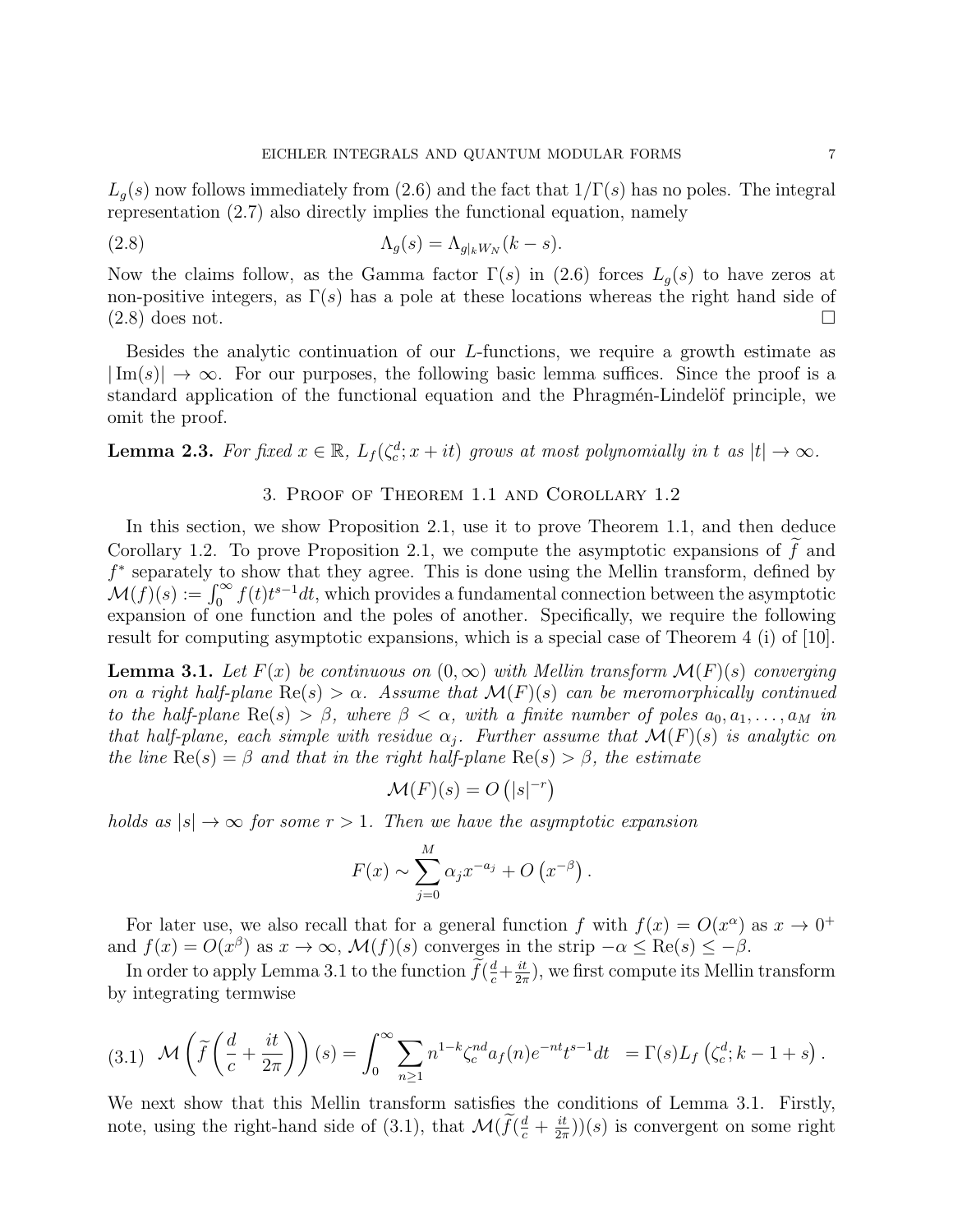half-plane, and by Lemma 2.2, it has an analytic continuation to  $\mathbb C$  with poles only at nonpositive integers (coming from the Gamma factor). To estimate the growth of the Mellin transform in vertical strips, we first recall Stirling's estimate (see 5.11.9 of [18]):

(3.2) 
$$
|\Gamma(x+iy)| = \sqrt{2\pi}|y|^{x-\frac{1}{2}}e^{-\frac{\pi|y|}{2}} \text{ as } |y| \to \infty.
$$

By Lemma 2.3 and (3.2), the Mellin transform is thus of rapid decay for fixed  $\text{Re}(s)$  as  $|\text{Im}(s)| \to \infty$ . Hence, letting  $\beta \to -\infty$  in Lemma 3.1, we directly find

(3.3) 
$$
\widetilde{f}\left(\frac{d}{c} + \frac{it}{2\pi}\right) \sim \sum_{n\geq 0} \frac{(-1)^n}{n!} L\left(\zeta_c^d; k-1-n\right) t^n \text{ as } t \to 0^+,
$$

We now turn to computing the asymptotic expansion of  $f^*(\frac{d}{c} - \frac{it}{2\pi})$  $\frac{it}{2\pi}$ ) as  $t \to 0^+$ . We begin by expanding  $f^*$ . By a change of variables, we have for  $n > 0$  and  $\overline{\tau} = u + iv$  with  $v < 0$ 

$$
\int_{\overline{\tau}}^{i\infty} e^{2\pi i n w} (w - \tau)^{k-2} dw = i^{k-1} (2\pi n)^{1-k} e^{2\pi i n \tau} \Gamma(k-1, 4\pi n |v|),
$$

where  $\Gamma(s,x) := \int_x^{\infty} t^{s-1} e^{-t} dt$  denotes the incomplete Gamma function. Thus, integrating term-by-term, we obtain

(3.4) 
$$
f^{*}(\tau) = \frac{1}{\Gamma(k-1)} \sum_{n \geq 1} a_{f}(n) n^{1-k} e^{2\pi i n \tau} \Gamma(k-1, 4\pi n |v|).
$$

Taking the Mellin transform of the right hand side of (3.4), we obtain

(3.5) 
$$
\mathcal{M}\left(f^*\left(\frac{d}{c}-\frac{it}{2\pi}\right)\right)(s) = \frac{1}{\Gamma(k-1)}L_f\left(\zeta_c^d;k-1+s\right)\mathcal{M}\left(e^t\Gamma(k-1,2t)\right)(s).
$$

In order to use Lemma 3.1 to compute the asymptotic expansion of  $f^*$ , we first determine the location and residues of the poles of  $\mathcal{M}(f^*(\frac{d}{c} - \frac{it}{2\pi}))$  $(\frac{it}{2\pi})(s)$  using the representation on the right-hand side of (3.5).

**Lemma 3.2.** Assuming the notation above, the following are true:

(1) The function 
$$
\mathcal{M}(f^*(\frac{d}{c}-\frac{it}{2\pi}))(s)
$$
 has a simple pole at  $s=-n \in -\mathbb{N}_0$  with residue

$$
\frac{L_f\left(\zeta_c^d; k-1-n\right)}{n!}.
$$

(2) The function  $\mathcal{M}(f^*(\frac{d}{c} - \frac{it}{2\pi}))$  $\frac{it}{2\pi}$ ))(s) is holomorphic for  $s \notin -\mathbb{N}_0$ .

*Proof.* (1) We begin by rewriting the Mellin transform  $\mathcal{M}(e^t \Gamma(k-1, 2t))(s)$  in a more convenient form. Namely, we claim that for  $\text{Re}(s) > 0$  and  $\text{Re}(k + s - 1) > 0$ , we have

(3.6) 
$$
\mathcal{M}\left(e^{t}\Gamma\left(k-1,2t\right)\right)(s) = \beta\left(\frac{1}{2};s,2-k-s\right)\Gamma\left(k-1+s\right),
$$

where, for  $\text{Re}(a) > 0$ ,  $\text{Re}(b) > 0$ , and  $0 \leq z \leq 1$ ,

$$
\beta(z;a,b) := \int_0^z t^{a-1} (1-t)^{b-1} dt
$$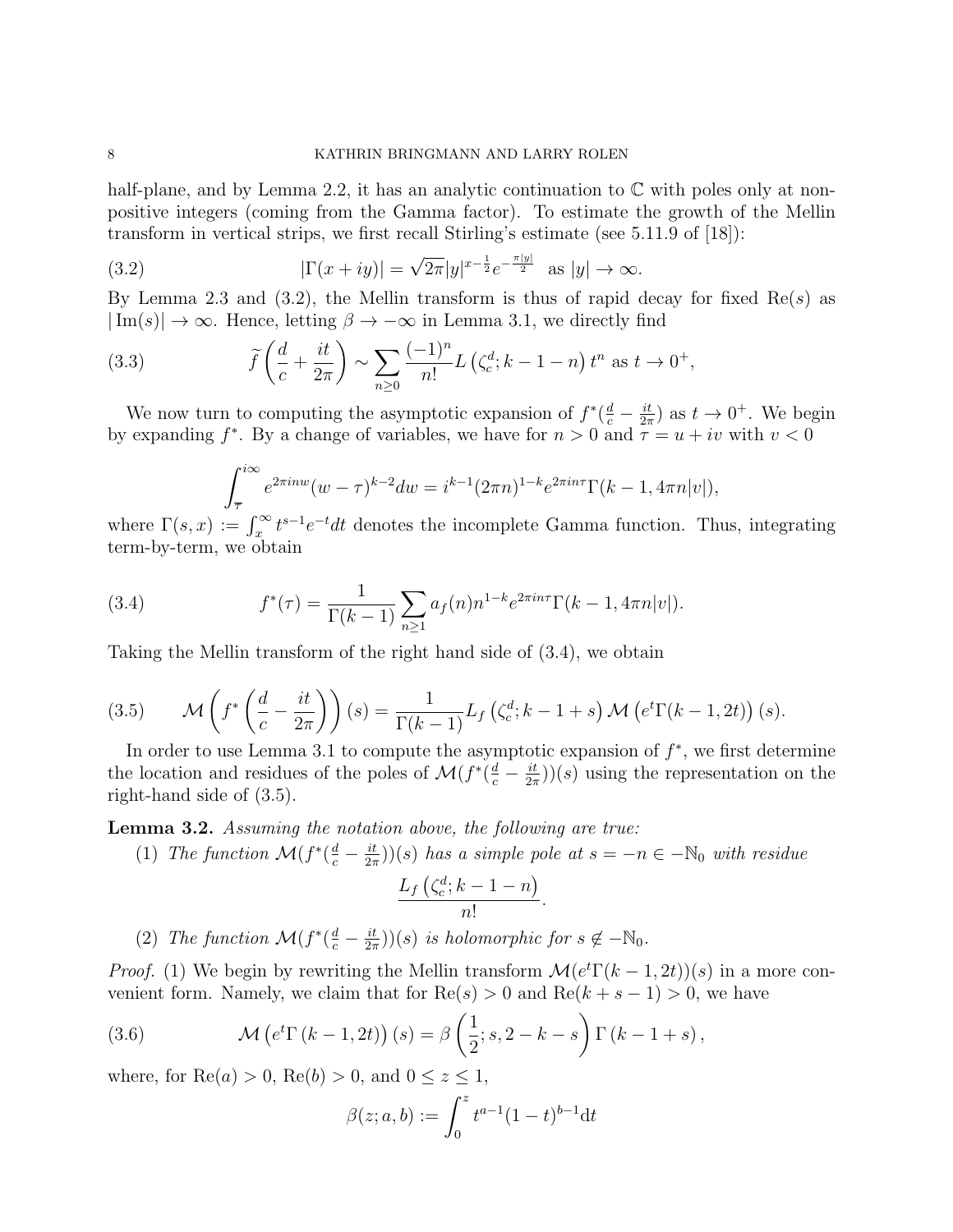is the incomplete beta function. To see (3.6), define for  $|z| < 1$  the Gaussian hypergeometric series

(3.7) 
$$
{}_2F_1(a,b;c;z) := \sum_{n\geq 0} \frac{(a)_n (b)_n z^n}{(c)_n n!},
$$

where  $(x)_n := \prod_{j=0}^{n-1} (x+j)$  is the Pochhammer symbol (note that  ${}_2F_1$  is sometimes denoted by F in [18]). Now use (8.14.6) of [18], which states that for  $\text{Re}(r) > -1$ ,  $\text{Re}(a + b) > 0$ , and  $\text{Re}(a) > 0$ ,

$$
\int_0^\infty x^{a-1} e^{-rx} \Gamma(b, x) dx = \frac{\Gamma(a+b)}{a(1+r)^{a+b}} \; _2F_1\left(1, a+b; 1+a; \frac{r}{1+r}\right).
$$

Choosing  $b = k - 1$ ,  $a = s$ , and  $r = -\frac{1}{2}$  $\frac{1}{2}$ , we obtain, after a change of variables,

(3.8) 
$$
\mathcal{M}\left(e^{t}\Gamma(k-1,2t)\right)(s) = 2^{k-1}\frac{\Gamma(s+k-1)}{s}{}_{2}F_{1}(1,s+k-1;1+s;-1).
$$

Here we remark that the specialization of  $_2F_1$  in (3.8) is defined by analytic continuation, as discussed in Section 15.2 of [18]. We then use (8.17.9) of [18] which states that

(3.9) 
$$
\beta(x;a,b) = \frac{x^a(1-x)^{b-1}}{a} {}_2F_1\left(1,1-b;a+1;\frac{x}{x-1}\right).
$$

Plugging in  $x=\frac{1}{2}$  $\frac{1}{2}$ ,  $a = s$ , and  $b = 2 - k - s$  and using (3.8) gives (3.6).

To determine the poles and residues of the incomplete beta function, we make use of the beta function  $\beta(a, b) := \beta(1; a, b)$  and the regularized beta function  $I(z; a, b) := \frac{\beta(z; a, b)}{\beta(a, b)}$ . Using the standard fact that

(3.10) 
$$
\beta(a,b) = \frac{\Gamma(a)\Gamma(b)}{\Gamma(a+b)},
$$

along with the Euler reflection formula for  $\Gamma(s)$ , we obtain

(3.11) 
$$
\beta\left(\frac{1}{2};s,2-k-s\right)\Gamma(k-1+s) = \Gamma(s)\frac{\pi I\left(\frac{1}{2};s,2-k-s\right)}{\Gamma(2-k)\sin\left(\pi(k-1+s)\right)}.
$$

Combining (3.5), (3.6), and (3.11) and again using Euler's reflection formula, we find that

$$
\mathcal{M}\left(f^*\left(\frac{d}{c}-\frac{it}{2\pi}\right)\right)(s) = L_f\left(\zeta_c^d; k-1+s\right)\Gamma(s)\frac{(-1)^{k+\frac{1}{2}}I\left(\frac{1}{2}; s, 2-k-s\right)}{\sin\left(\pi(k-1+s)\right)}.
$$

We next specialize to  $s = -n$ . Note that  $\sin(\pi(k-1-n)) = (-1)^{k+\frac{1}{2}+n}$ . Using Lemma 2.2 again, Lemma 3.1 (1) thus follows immediately once we have established that

(3.12) 
$$
I\left(\frac{1}{2}; -n, 2-k+n\right) = 1.
$$

To see  $(3.12)$ , first note the following two identities, stated in  $(26.5.2)$  and  $(26.5.15)$  of  $|1|$ , respectively:

(3.13) 
$$
I(x;a,b) = 1 - I(1-x;b,a),
$$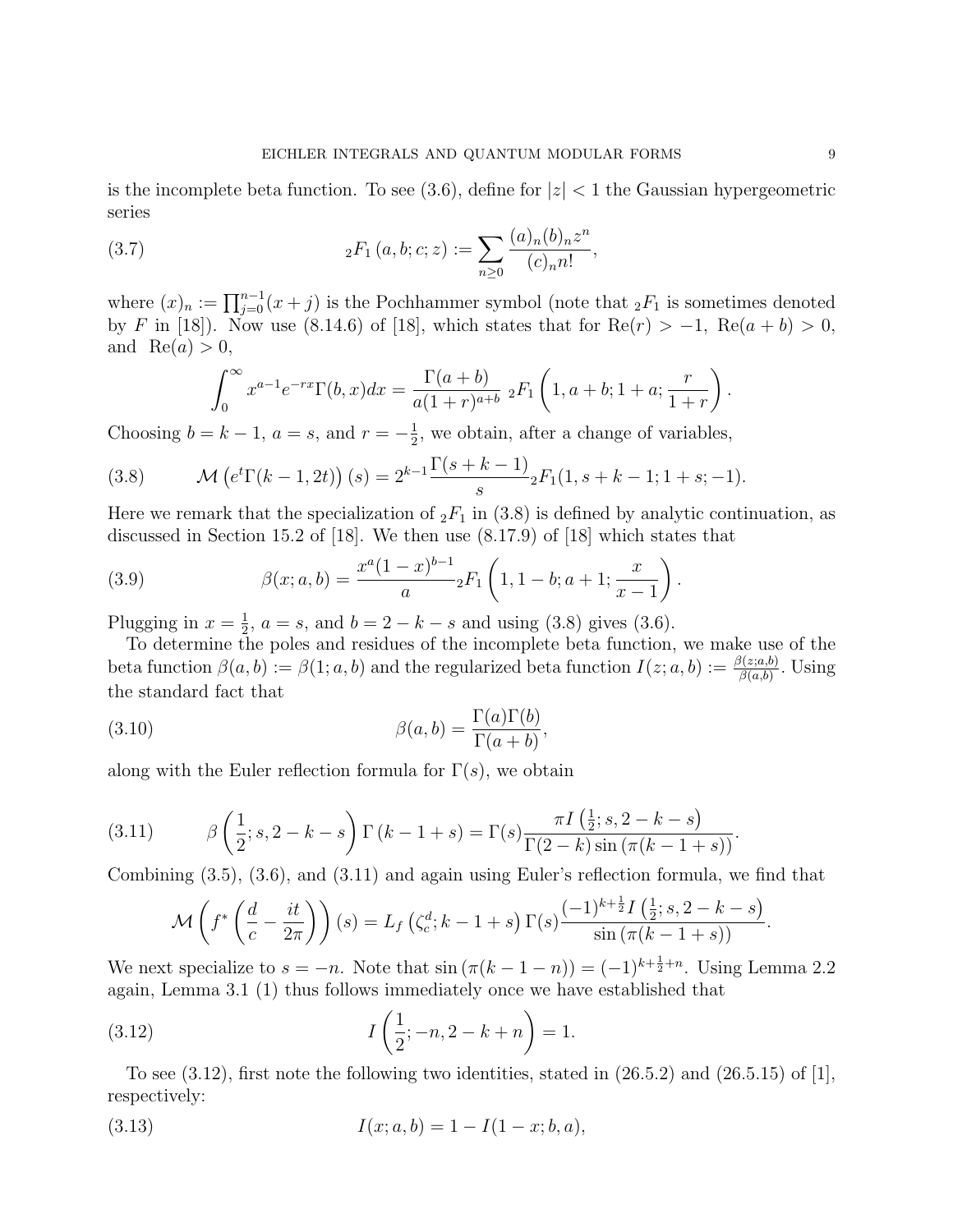(3.14) 
$$
I(x;a,b) = \frac{\Gamma(a+b)}{\Gamma(a+1)\Gamma(b)} x^a (1-x)^{b-1} + I(x;a+1,b-1).
$$

For  $n \in \mathbb{N}_0$ , (3.14) implies that

(3.15) 
$$
I\left(\frac{1}{2}; 2 - k + n, -n\right) = I\left(\frac{1}{2}; 2 - k, 0\right),
$$

since the factor  $\frac{\Gamma(2-k)}{\Gamma(2-k+1)\Gamma(n)}$  is zero. Using (3.14) again implies that

(3.16) 
$$
I\left(\frac{1}{2};2-k,0\right) = I\left(\frac{1}{2};1-k,1\right) - 2^{k-1}.
$$

The right-hand side of (3.16) may now be evaluated directly. For this, we note that  $2F_1(1,0; 2-k; -1) = 1$ , as all but the first term in  $(3.7)$  vanish, and hence, by  $(3.9)$ ,  $\beta(\frac{1}{2})$  $\frac{1}{2}$ ; 1 – k, 1) =  $\frac{2^{k-1}}{1-k}$  $\frac{2^{k-1}}{1-k}$ . Although this specialization is on the border of the region of convergence  $|z|$  < 1 of  ${}_2F_1$ , by Abel's Lemma the value of the analytic continuation to a point on the boundary of convergence is the value at that point, assuming it exists. Now note that by (3.10),  $\beta(1-k,1) = (1-k)^{-1}$ , and hence by the definition of I, we have that  $I(\frac{1}{2})$  $\frac{1}{2}$ ; 1 – k, 1) =  $2^{k-1}$ . Thus, by (3.15) and (3.16), we have  $I(\frac{1}{2})$  $\frac{1}{2}$ ; 2 – k + n, -n) = 0. But then (3.13) gives

$$
I\left(\frac{1}{2}; -n, 2-k+n\right) = 1 - I\left(\frac{1}{2}; 2-k+n, -n\right) = 1,
$$

proving  $(3.12)$ .

(2) Before proving that  $\mathcal{M}(f^*(\frac{d}{c} - \frac{it}{2n}))$  $\frac{i}{2\pi}$ ))(s) is holomorphic for  $s \notin -\mathbb{N}_0$ , we first analyze where potential poles could arise. To do this, note that using (3.5), (3.8), and the standard Pfaff transformation formula

(3.17) 
$$
{}_2F_1(a,b,c;z) = (1-z)^{-b} {}_2F_1\left(b,c-a;c;\frac{z}{z-1}\right)
$$

together gives

$$
(3.18)
$$

$$
\mathcal{M}\left(f^*\left(\frac{d}{c}-\frac{it}{2\pi}\right)\right)(s) = \frac{1}{2^s \Gamma(k-1)} L_f\left(\zeta_c^d; k-1+s\right) \Gamma(s+k-1) \frac{{}_2F_1\left(s+k-1, s; 1+s; \frac{1}{2}\right)}{s}
$$

.

Hence, using the fact that the only possible poles of  ${}_2F_1(a, b; c; z)$  for  $|z| < 1$  occur if  $c \in -\mathbb{N}_0$ , together with Lemma 2.2, we see that  $\mathcal{M}(f^*(\frac{d}{c} - \frac{it}{2\pi}))$  $\frac{u}{2\pi}$ ))(s) can only possibly have poles for  $s \in -\mathbb{N}_0$  or for  $s \in \frac{1}{2} + \mathbb{Z}$  with  $s \leq 1 - k$ .

Thus, to complete the proof of (2) we just need to prove that there are no poles for  $s \in \frac{1}{2} + \mathbb{Z}$  with  $s \leq 1 - k$ . We thus fix s to be such a half-integer. Now it suffices by (3.18) to show that  $L_f(\zeta_c^d; k-1+s) = 0$ , as the only potential pole arises from a simple pole in the function  $\Gamma(s + k - 1)$ . However, by the assumption on s, we note that  $k - 1 + s \in \mathbb{N}_0$ , so that the desired vanishing condition is stated in Lemma 2.2.  $\Box$ 

We are now ready to provide the asymptotic expansion of  $f^*$ , which, by comparison with (3.3), proves Proposition 2.1. One may easily show, using (3.9), (3.17), and (3.2), that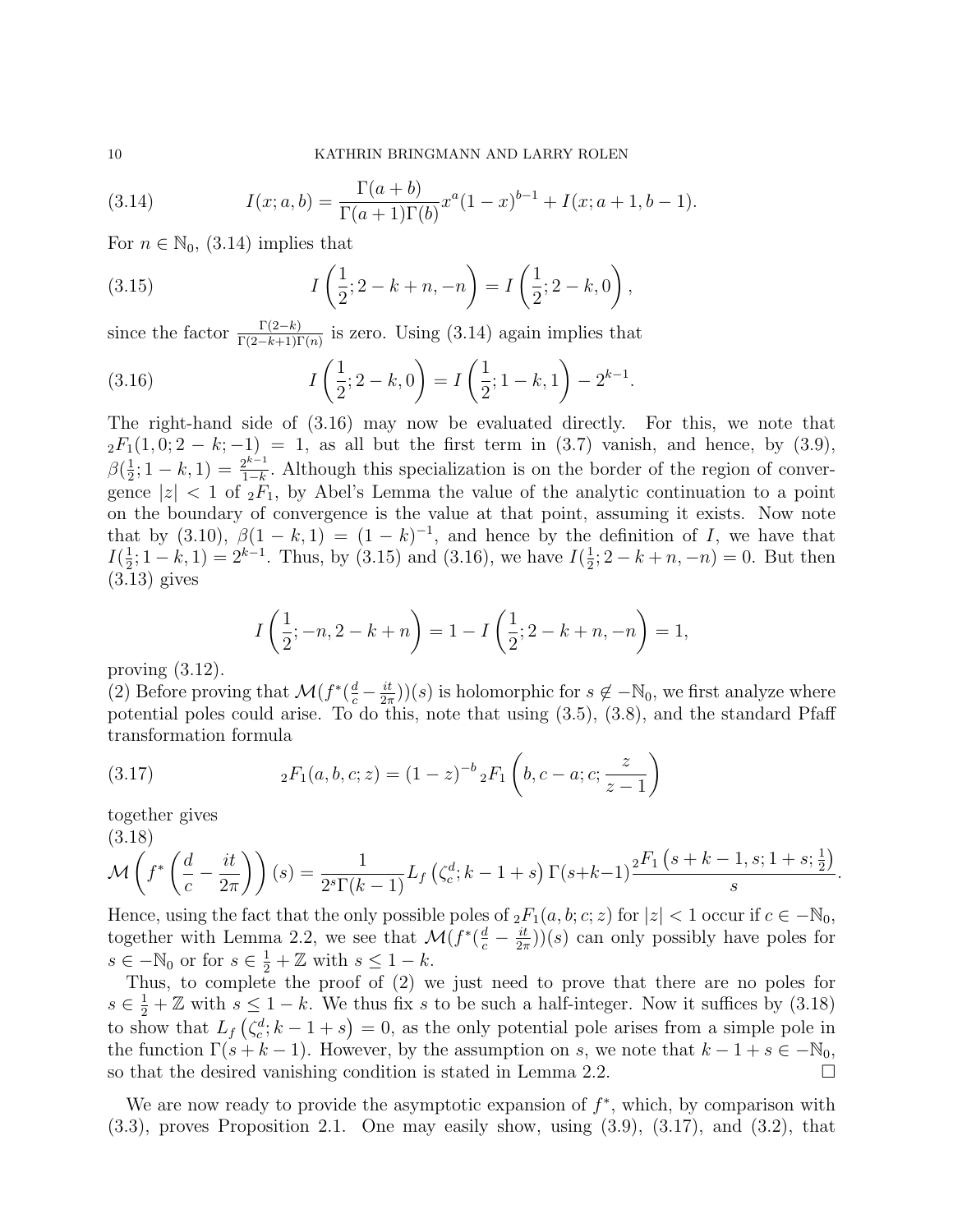$\beta(\frac{1}{2})$  $\frac{1}{2}$ ; s, 2 – k – s) is bounded in vertical strips for  $|\text{Im}(s)|$  large enough. By this fact, together with (3.5), (3.6), Lemma 2.3, and (3.2), we find that  $\mathcal{M}(f^*(\frac{d}{c} - \frac{it}{2\pi}))$  $(\frac{it}{2\pi})(s)$  is of rapid decay in vertical strips as  $|\text{Im}(s)| \to \infty$ . Hence, we can directly plug Lemma 3.2 into Lemma 3.1 to find that

(3.19) 
$$
f^*\left(\frac{d}{c} - \frac{it}{2\pi}\right) \sim \sum_{n\geq 0} \frac{1}{n!} L\left(\zeta_c^d; k-1-n\right) t^n \text{ as } t \to 0^+,
$$

which establishes Proposition 2.1.

We now have all of the pieces needed to prove Theorem 1.1.

*Proof of Theorem 1.1.* By (3.19), we find that  $f^*(\frac{d}{c} - \frac{it}{2\pi})$  $\frac{it}{2\pi}$ ) has a well-defined limit as  $t \to 0^+$ , namely,  $\lim_{t\to 0^+} f^*(\frac{d}{c} - \frac{it}{2\pi})$  $\frac{it}{2\pi}$ ) =  $L(\zeta_c^d; k-1)$ . By (2.4), we see that  $f^*$  is a quantum modular form, as for  $x \in \mathbb{R}$ , the cocycle  $\int_{-\frac{d}{c}}^{\infty} f(w)(w-x)^{k-2} dw$  is real-analytic on  $\mathbb{R} \setminus \{-\frac{d}{c}\}\.$  By (3.3), we see that  $\tilde{f}$  also extends to a function on  $\mathbb Q$  with the same values as  $f^*$ , and hence is a quantum modular form. The claim that it is a strong quantum modular form follows from Proposition 2.1.  $\Box$ 

The proof of Corollary 1.2 is now straightforward.

*Proof of Corollary 1.2.* As in the proof of Theorem 1.1, we see by  $(3.3)$  that f is a quantum modular form, and that its values at the rational point  $\frac{d}{c}$  is  $L_f(\zeta_c^d; k-1)$ .

### 4. Questions and outlook

Theorem 1.1 and Corollary 1.2 provide a canonical family of quantum modular forms, which gives a different perspective on the quantum modular forms defined in [11]. As discussed in Sections 1 and 2.2, this family includes many examples in the literature, such as Kontsevich's strange function (2.2) [21], quantum modular forms arising from specializations of the crank and rank generating functions [13], and decomposition formulas for Kac-Wakimoto characters [7]. Due to the number of connections with combinatorics and number theory, we propose that studying these quantum modular forms in more detail is worthwhile. Thus, we make the following definition.

Definition. We say that a quantum modular form is an Eichler quantum modular form if its values on  $\mathbb Q$  are equal to the radial limits from inside the unit disk of f for some cusp form f.

The results presented here leave many open questions about the structure of these quantum modular forms. We conclude by giving a few natural questions that merit further investigation.

Questions. (1) If we replace the cusp form f by a holomorphic modular form which is not cuspidal, then an inspection of the proof of Theorem 1.1 shows that the same calculations formally hold, but the Eichler integral has a mild singularity at cusps at which  $f$  is not cuspidal. Is there a natural (and nontrivial) way to subtract a canonical holomorphic function which gives an associated quantum modular form?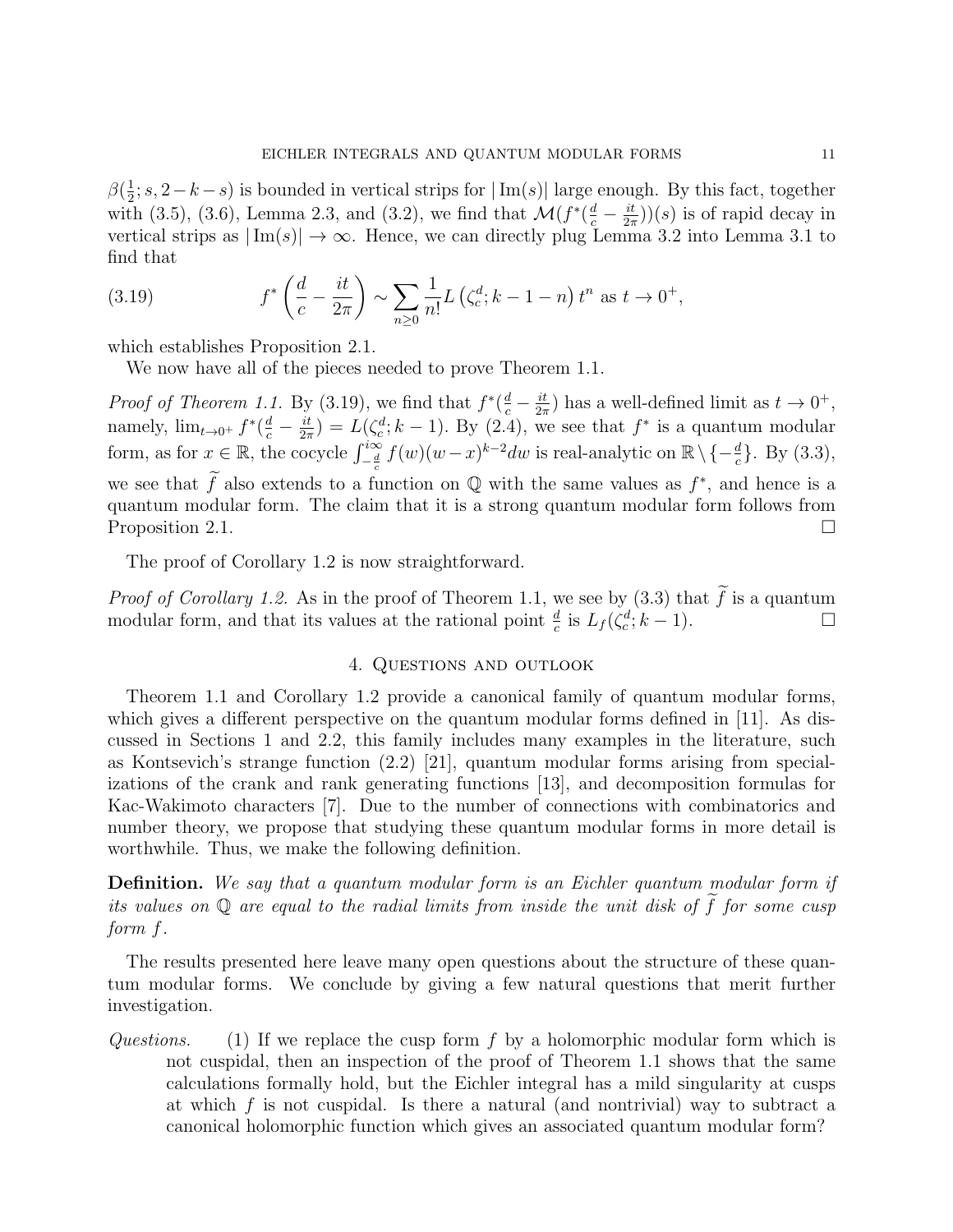#### 12 KATHRIN BRINGMANN AND LARRY ROLEN

- (2) If f is a unary theta function, then  $\tilde{f}$  is a partial theta function. Can one add a non-holomorphic completion term to the partial theta function which corrects the modularity transformations on the upper half plane as well as on  $\mathbb{Q}$ ? More generally, for any cusp form  $f$ , are the modularity transformations proven in Theorem 1.1 a consequence of a more general non-holomorphic completion on the upper or lower half plane?
- (3) What are the arithmetic properties of Eichler quantum modular forms? For example, inspired by the congruences proven in [2], is there a general theory of congruences for the coefficients of  $\tilde{f}(1 - q)$  (note the slight abuse of notation here) or for the coefficients of the asymptotic expansion of f as  $\tau$  approaches a given root of unity? In particular, if  $f$  is a theta function, can one show in a uniform manner whether or not there are infinitely many such congruences, or does there exist a "Sturm-type" theorem which gives a finite condition to verify congruences?
- (4) What does the Shimura correspondence tell us about the structure of half-integral weight Eichler quantum modular forms, given that the theory of integral weight Eichler integrals is much simpler?

#### **REFERENCES**

- [1] M. Abramovitz and I. Stegun, Handbook of Mathematical functions with formulas, graphs, and mathematical tables, National Bureau of Standards Applied Mathematics Series  $55$  (1964), xiv+1046.
- [2] G. Andrews and J. Sellers, Congruences for the Fishburn numbers, preprint.
- [3] J. Bajpai, S. Kimport, J. Liang, D. Ma, and J. Ricci, Bilateral series and Ramanujan's radial limits, to appear in Proc. Amer. Math. Soc.
- [4] G. Bol, Invarianten linearer Differentialgleichungen, Abh. Math. Sem. Univ. Hamburg 16 (1949) no. 3–4, 1–28.
- [5] R. Bruggeman, Y. Choie, and N. Diamantis, Holomorphic automorphic forms and cohomology, preprint.
- [6] J. Bruinier Non-vanishing modulo  $\ell$  of Fourier coefficients of half-integral weight modular forms, Duke Math. J. 98 (1999), 595–611.
- [7] K. Bringmann, T. Creutzig, and L. Rolen, Negative index Jacobi forms, to appear in Research in the Mathematical Sciences.
- [8] K Bringmann, A. Folsom, and R. Rhoades, Unimodal sequences and strange functions: a family of quantum modular forms, to appear in Pacific J. Math. Pacific Journal, accepted for publication.
- K. Bringmann, B. Kane, and P. Guerzhoy, *Shintani lifts and fractional derivatives of harmonic weak* Maass forms, Adv. Math 255 (2014), 641–671.
- [10] P. Flajolet, X. Gourdon, and P. Dumas, Mellin transforms and asymptotics: Harmonic sums, Theoret. Comput. Sci. 144 (1995), 3–58.
- [11] D. Choi, S. Lim, and R. Rhoades, Mock modular forms and quantum modular forms, preprint.
- [12] M. Eichler, Eine Verallgemeinerung der Abelschen Integrale, Math. Z. 67 (1957), 267–298.
- [13] A. Folsom, K. Ono, and R. Rhoades, Mock theta functions and quantum modular forms, Forum Math. Pi 1 (2013), e2, 27.
- [14] K. Hikami, q-series and L-functions related to half-derivatives of the Andrews–Gordon identity, Ramanujan J. 1 (2006), 75–197.
- [15] H. Iwaniec and E. Kowalski, Analytic number theory, American Mathematical Society Colloquium Publications 53 (2004), American Mathematical Society, Providence, RI, xii+615.
- [16] R. Lawrence and D. Zagier, Modular forms and quantum invariants of 3-manifolds, Sir Michael Atiyah: a great mathematician of the twentieth century, Asian J. Math. 3 (1999) no. 1, 93–107.